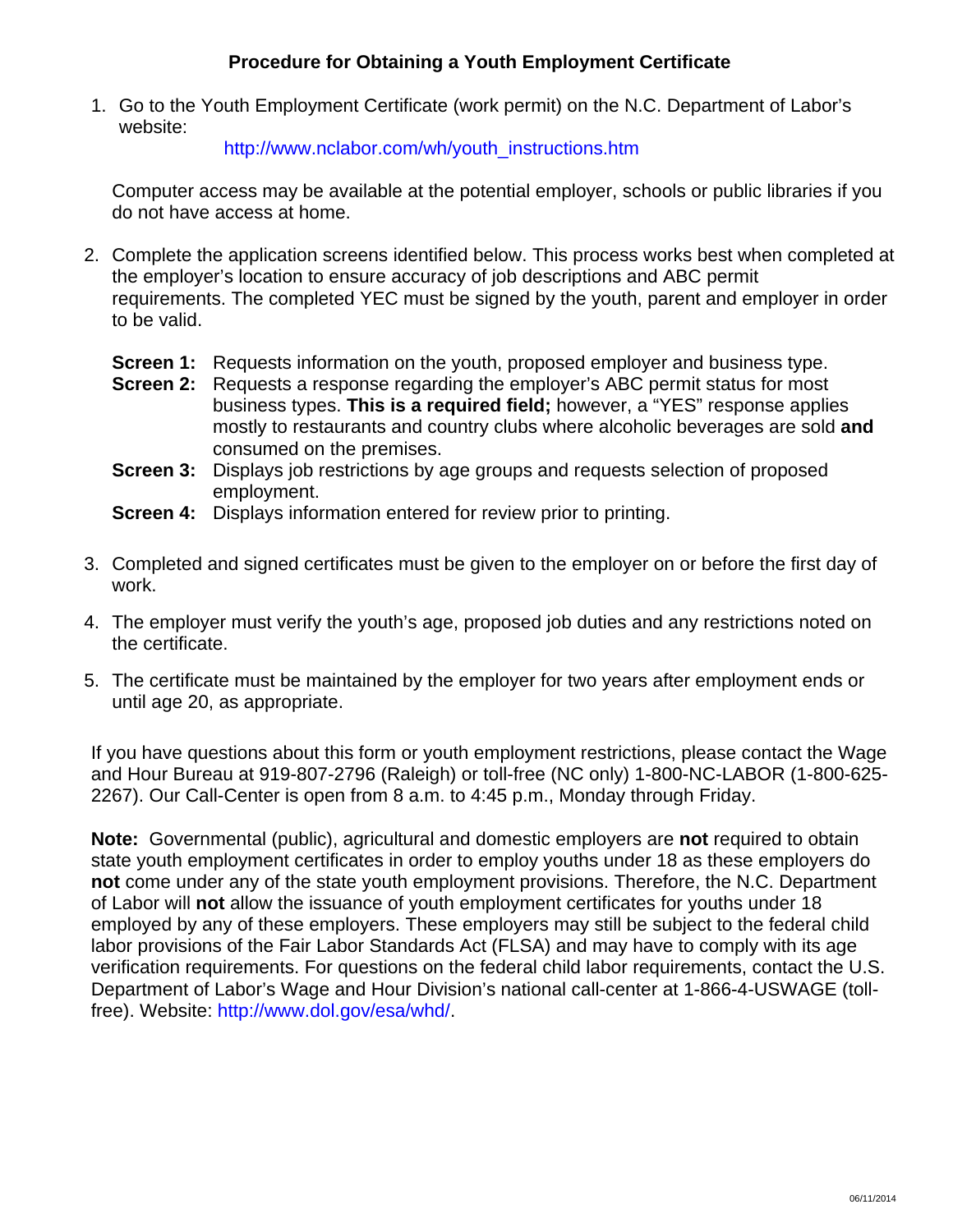## **Alternative Procedure for Obtaining a Youth Employment Certificate**

**The online procedure outlined above is the preferred method for obtaining a Youth Employment Certificate (work permit).** If you cannot complete the certificate online:

- 1. Print the blank Youth Employment Certificate (work permit) on the following page.
- 2. The youth should complete the top sections from "Name" down through "Zip Code."
- 3. The employer should complete the remaining sections from "Job Description" down through "Area Code and Phone Number" **and** sign the form. **\*Note:** Employer must appropriately mark the "ABC ON-PREMISES PERMIT?" section.
- 4. Obtain the signature of a parent, guardian, custodian or person standing in place of a parent as defined in 29 Code of Federal Regulation (CFR) 570.126. **Note:** This signature is not required for a youth who has been issued a final decree of emancipation by a court of competent jurisdiction pursuant to Chapter 7B, Article 35 of the N.C. General Statutes.
- 5. Take the completed certificate **along with a "proof of age" document** (birth certificate, driver's license, learner's permit, state-issued ID, passport, etc.) to the local Department of Social Services (DSS) office or location of an approved designee. Once the information has been verified, the youth will be asked to sign the form in the presence of the issuing officer. Website to get all county DSS offices: http://www.dhhs.state.nc.us/dss/local/. **Note:** Some county DSS offices no longer process Youth Employment Certificates. Telephone before going.
- 6. Provide a copy of the "issued" certificate to your employer on or before the first day of work. The employer is required to maintain this certificate on file.

If you have questions about this form or youth employment restrictions, please contact the Wage and Hour Bureau at 919-807-2796 (Raleigh) or toll-free (NC only) 1-800-NC-LABOR (1-800-625- 2267). Our Call-Center is open from 8 a.m. to 5 p.m., Monday through Friday.

**Note:** Governmental (public), agricultural and domestic employers are **not** required to obtain state youth employment certificates in order to employ youths under 18 as these employers do **not** come under any of the state youth employment provisions. Therefore, the N.C. Department of Labor will **not** allow the issuance of youth employment certificates for youths under 18 employed by any of these employers. These employers may still be subject to the federal child labor provisions of the Fair Labor Standards Act (FLSA) and may have to comply with its age verification requirements. For questions on the federal child labor requirements, contact the U.S. Department of Labor's Wage and Hour Division's national call-center at 1-866-4-USWAGE (tollfree). Website: http://www.dol.gov/esa/whd/.